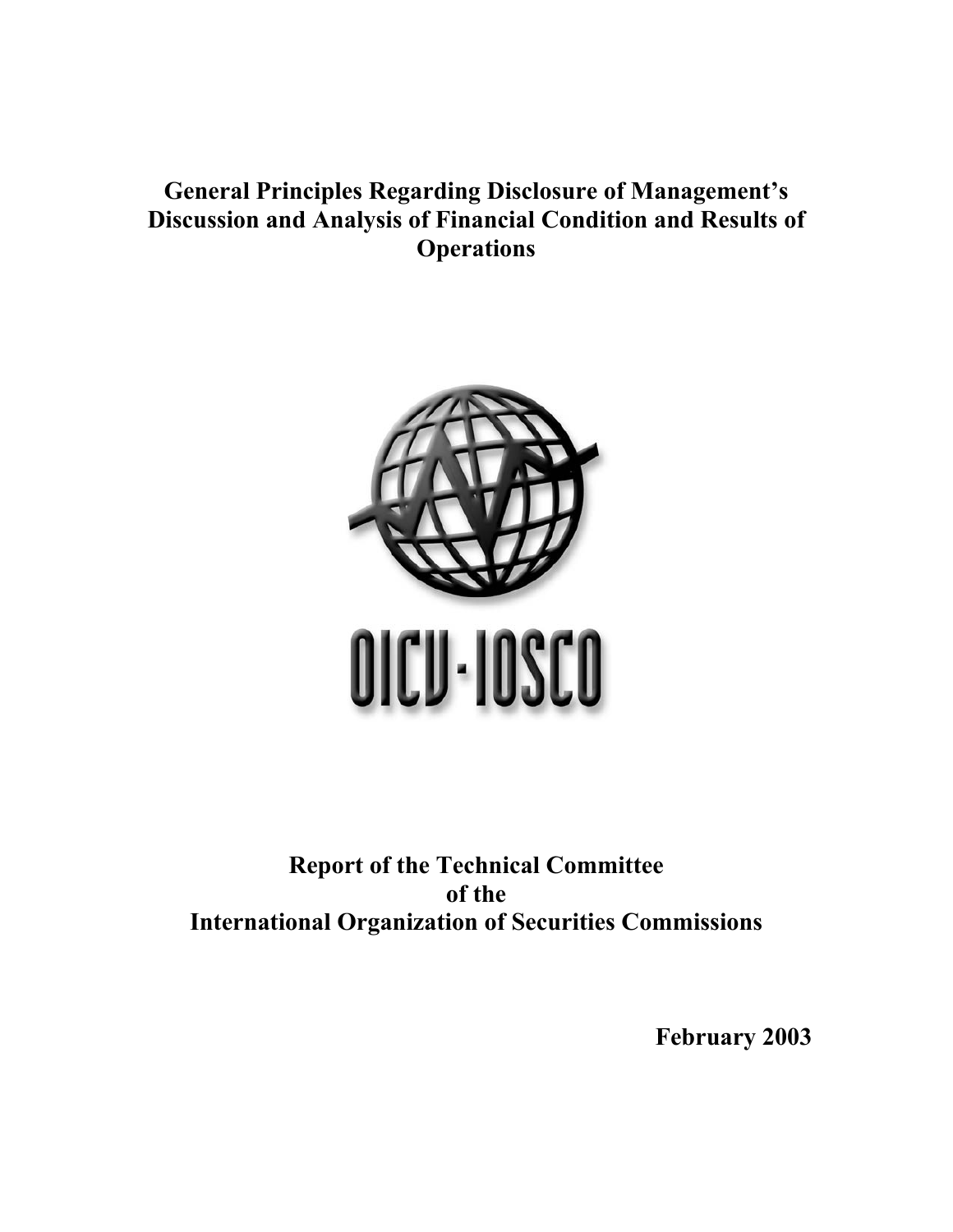*The Technical Committee of the International Organization of Securities Commissions issued during its 17 and 18 February 2003 meeting the following guidance to regulators and issuers regarding general principles to be followed when preparing disclosure such as Operating and Financial Review, and Management's Discussion and Analysis:* 

 The corporate collapses that have occurred around the world in recent years have highlighted the need for improved disclosure and transparency. In particular, attention worldwide has focused on the importance of greater transparency in disclosure of financial information, including both the financial statements and accompanying disclosure, often referred to as Operating and Financial Review (OFR) or as Management's Discussion and Analysis (MD&A). The term MD&A is used in this Statement to refer generally to this type of narrative explanation.

 MD&A-type disclosure provides a context within which the financial results and financial position portrayed in the financial statements can be interpreted. It also provides material historical and prospective disclosure in the text of a document that enables investors and other users of information to assess the financial condition, changes in financial condition and results of operations of a public company, especially the company's prospects for the future. In the MD&A, issuers disclose the potential impact of currently known trends, events and uncertainties that are reasonably likely to have material effects on a company's financial condition or results of operations, such as a reduction in the company's product prices, erosion in the company's market share or demand, or changes in insurance coverage. Irrespective of the terminology used in different jurisdictions to describe this type of disclosure, this qualitative information about a company's operations and financial conditions is a critical component of information that public companies provide to the markets.

As underscored by the Principles for Ongoing Disclosure and Material Development Reporting by Listed Entities that were recently published by the IOSCO Technical Committee, an issuer should provide all information that would be material to an investor's investment decision. This includes disclosures made in the MD&A.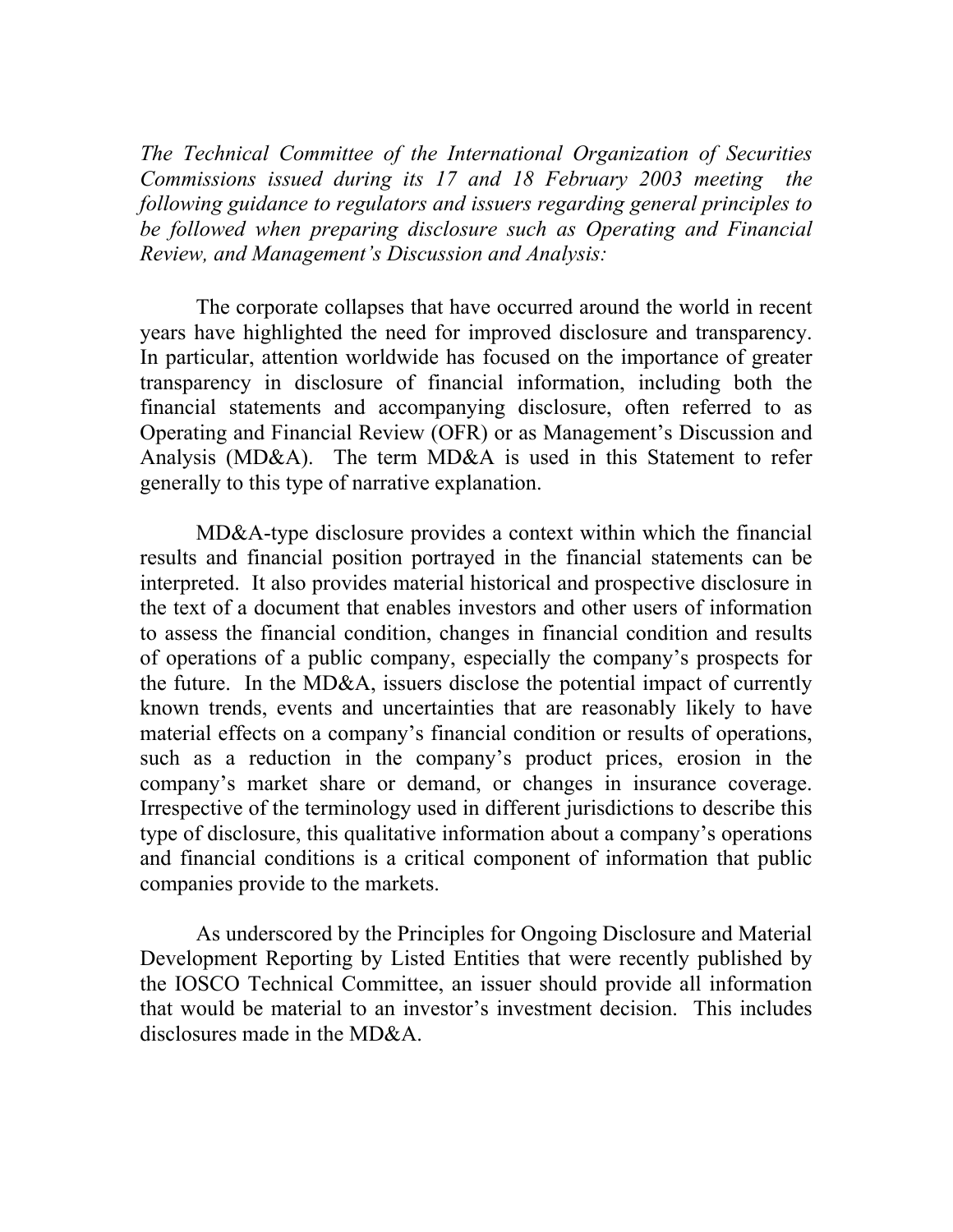In many IOSCO member jurisdictions, regulatory requirements, accounting standards or best practice guidance set forth the parameters for this narrative explanation of financial statement information. In some jurisdictions, MD&A-type disclosure is provided in an issuer's periodic reports, registration statements and proxy and information statements, while in others it is filed as a separate report with regulators as part of an issuer's continuous disclosure obligations. Although approaches may vary slightly among jurisdictions, under all of the approaches this disclosure is viewed as fulfilling several important objectives:

- First, MD&A-type disclosure enables investors to see the company "through the eyes of management."
- Second, MD&A-type disclosure improves financial disclosure overall and provides the context within which financial statements should be analyzed.
- Third, MD&A-type disclosure provides information about the different components of earnings and cash flow and the extent to which they are recurring elements, thereby enabling investors to make a better prediction about the sustainability of earnings and cash flow in the future.
- Fourth, MD&A-type disclosure provides information about the risks to a company's earnings and cash flow.

 The purpose of MD&A-type disclosure is to provide management's explanation of factors that have affected the company's financial condition and results of operations for the historical periods covered by the financial statements, and management's assessment of factors and trends which are anticipated to have a material effect on the company's financial condition and results of operations in the future. Companies should provide the information that is necessary for an investor's understanding of the company's financial condition, changes in financial condition and results of operation.

In the MD&A, a company should discuss its financial condition, changes in financial condition and results of operations for each year and interim period for which financial statements are required, including the causes of material changes from year to year in financial statement line items, to the extent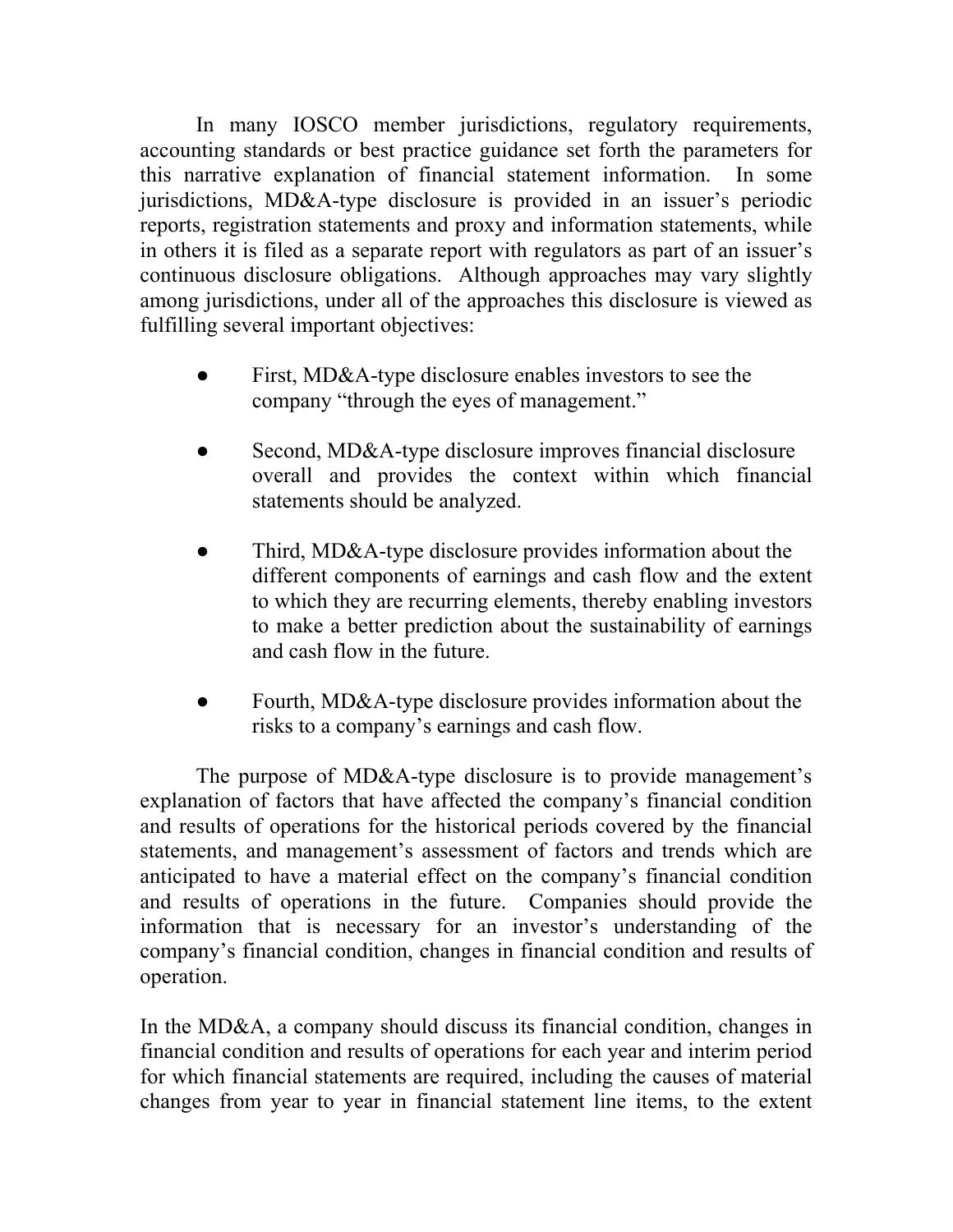necessary for an understanding of the company's business as a whole. Information provided also shall relate to all separate segments of the company. In summary, through the disclosure provided in the MD&A, investors are better able to have an accurate and current view of the financial position of the company.

As a result of concerns raised about the adequacy of MD&A-type disclosure, regulators and accounting standard-setters in several IOSCO member jurisdictions, as well as international accounting standard-setters, have published statements, have recently proposed rule changes, or are otherwise working on projects to improve MD&A-type disclosure.

In light of the current regulatory focus internationally on MD&A-type disclosure, the Technical Committee has identified the following principles as useful guidance for issuers in preparing MD&A-type disclosure and for regulators in reviewing such disclosure:

- **● MD&A-type disclosure should highlight the most relevant information.**
- **● MD&A-type disclosure should be clear, concise and meaningful, and in plain language.**
- **● MD&A-type disclosure should be presented in a format that will enhance the comprehensibility of the issuer's financial statements to investors, as well as to other users of this information, such as investment advisors and rating agencies.**
- **● Irrespective of whether it is provided as a separate report or included as part of a periodic report, MD&A-type disclosure should be provided at the same time as the presentation of the relevant financial statements.**

 The Technical Committee advises companies to take the following precautions when preparing MD&A-type disclosure in order to satisfy these objectives:

*●* **Care should be taken to avoid the use of boilerplate**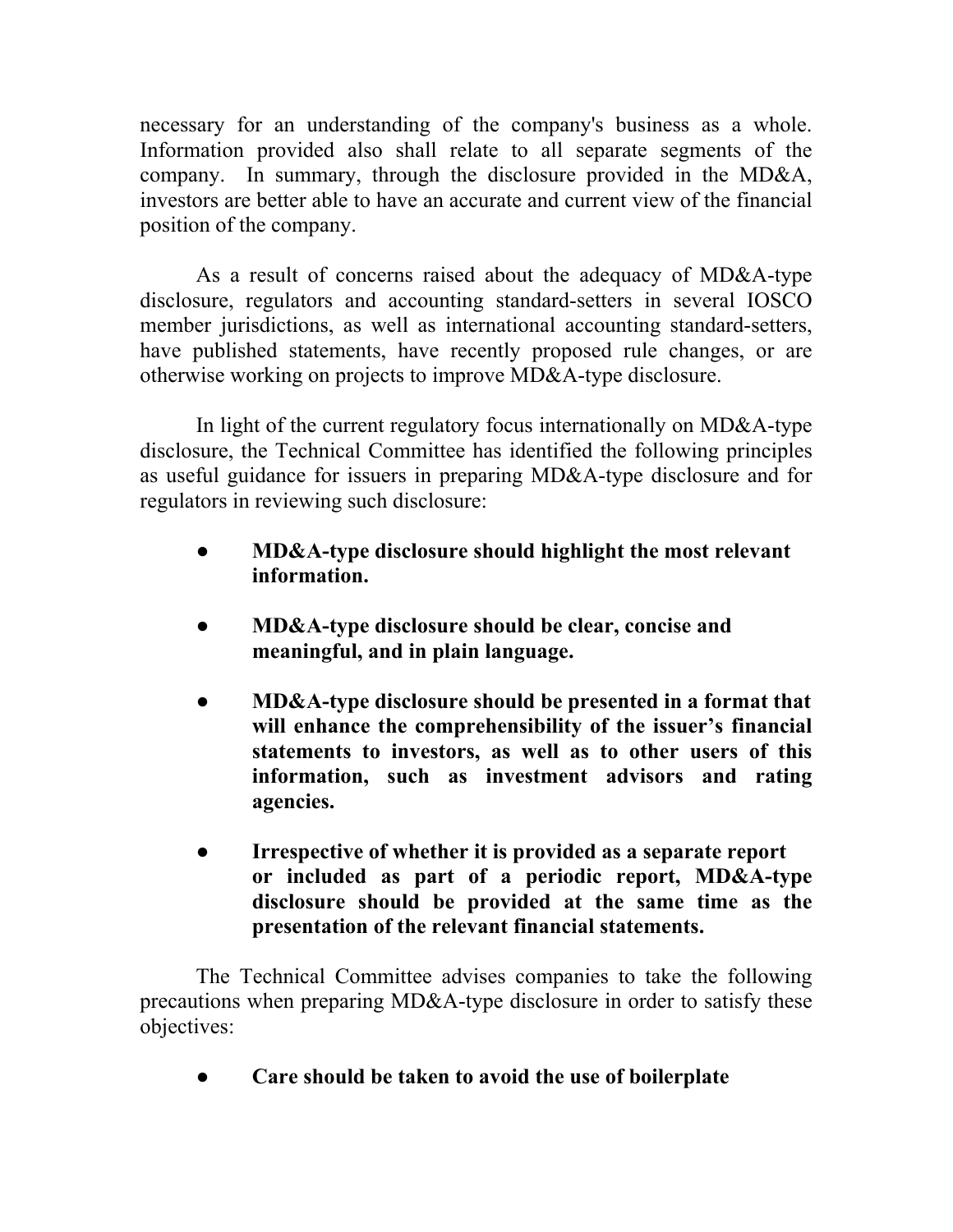**or stock language that appears to be in technical compliance with disclosure requirements, but that nonetheless fails to provide investors with appropriate information they need to make valuation and investment decisions.** 

- **● MD&A-type disclosure should be properly crafted to address a company's specific situation. This will increase the overall quality of financial reporting, and assure material correctness and completeness of financial reporting regardless of the detailed accounting and financial requirements applied.**
- **● MD&A-type disclosure should provide an objective analysis that may require the disclosure of information that could reflect negatively on the company's financial condition, changes in financial condition and results of operations.**

 To illustrate how these general principles could be applied in practice, the Technical Committee provides the following examples. For instance, an issuer that engages in structured off-balance sheet financings could consider providing MD&A disclosure regarding arrangements, transactions and other relationships with unconsolidated entities or other parties that are reasonably likely to have a material effect on liquidity or the availability of or requirements for capital resources. An issuer that relies on financing or services from related parties could also consider providing MD&A disclosure about material related party transactions to the extent necessary for an understanding of an issuer's current and prospective financial position and operating results, especially when the transactions are not conducted at current market conditions. With respect to issuers whose financial statements contain a large number of accounting estimates, these issuers could consider providing MD&A disclosure about the critical accounting estimates that they make in applying their accounting policies, as well as disclosure concerning their initial adoption of an accounting policy. In addition, issuers that rely extensively on the granting of stock options as compensation could consider providing MD&A disclosure about the effect of stock option arrangements on an issuer's financial condition and results of operations.

Not only regulators, but also accounting standard-setters are focusing on the importance of disclosures contained in the MD&A. The authority of